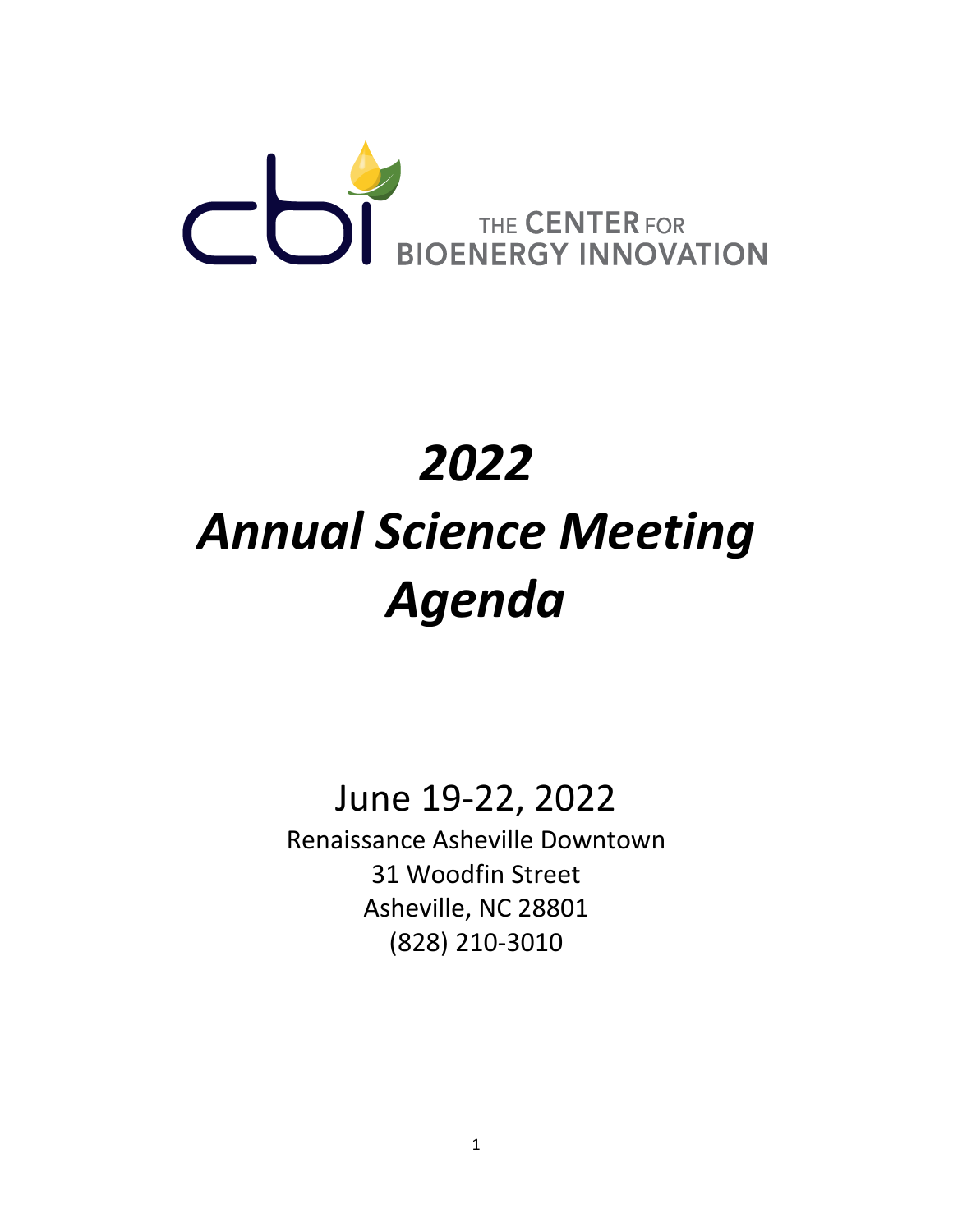## **SUNDAY, JUNE 19, 2022 –** *(BALLROOM)*

| $4:00-6:00 p.m.$ | Registration/Check-In (Ballroom Foyer) |
|------------------|----------------------------------------|
| $5:00-6:00$ p.m. | Setup Posters (Ballroom)               |
| $6:00-9:00 p.m.$ | Management Team Meeting (Windsor)      |

## **MONDAY, JUNE 20, 2022 –** *(BALLROOM)*

|                  | Breakfast (on your own)                                                                                       |
|------------------|---------------------------------------------------------------------------------------------------------------|
| 8:00-9:00 a.m.   | Registration (Ballroom Foyer)<br>(Setup posters in the Ballroom)                                              |
| 9:00-9:55 a.m.   | Welcome/Overview, Jerry Tuskan<br>Introduction of Science Industry and Advisory Board members                 |
| 9:55-10:15 a.m.  | Poplar Team Overview   Wellington Muchero (ORNL) - 15 min/5 min Q&A                                           |
| 10:15-10:35 a.m. | Poplar Deep Dive   Gail Taylor (UC-Davis) - 15 min/5 min Q&A                                                  |
| 10:35-10:50 a.m. | Morning Break (Ballroom Foyer)                                                                                |
| 10:50-11:10 a.m. | Switchgrass Team Overview   Ali Missaoui (UGA) - 15 min/5 min Q&A                                             |
| 11:10-11:30 a.m. | Switchgrass Deep Dive   Tom Pendergast (UGA), Nathan Bryant (UTK) & Hari<br>Chhetri (ORNL) - 15 min/5 min Q&A |
| 11:30-11:50 a.m. | Sustainability Team Overview   Jonathan Cumming (UMES) - 15 min/5 min Q&A                                     |
| 11:50-12:10 p.m. | Sustainability Deep Dive   Larry York (ORNL) - 15 min/5 min Q&A                                               |
| 12:10-12:25 p.m. | CBI Team Photo (outside in front of hotel)                                                                    |
| 12:25-12:40 p.m. | <b>Break/Get Lunch</b>                                                                                        |
| 12:40-1:10 p.m.  | Working Lunch: DEIA & Outreach Talk   Liz Ware (NREL)                                                         |
|                  | Ωr<br>Working Lunch: Tier 1/Tier 2 Breakout Session in Windsor                                                |
| 1:10-1:25 p.m.   | <b>Break</b>                                                                                                  |
| 1:25-1:45 p.m.   | Rapid Genetics Team Overview   Carrie Eckert (ORNL) - 15 min/5 min Q&A                                        |
| 1:45-2:05 p.m.   | Rapid Genetics Deep Dive   CJ Tsai (UGA) - 15 min/5 min Q&A                                                   |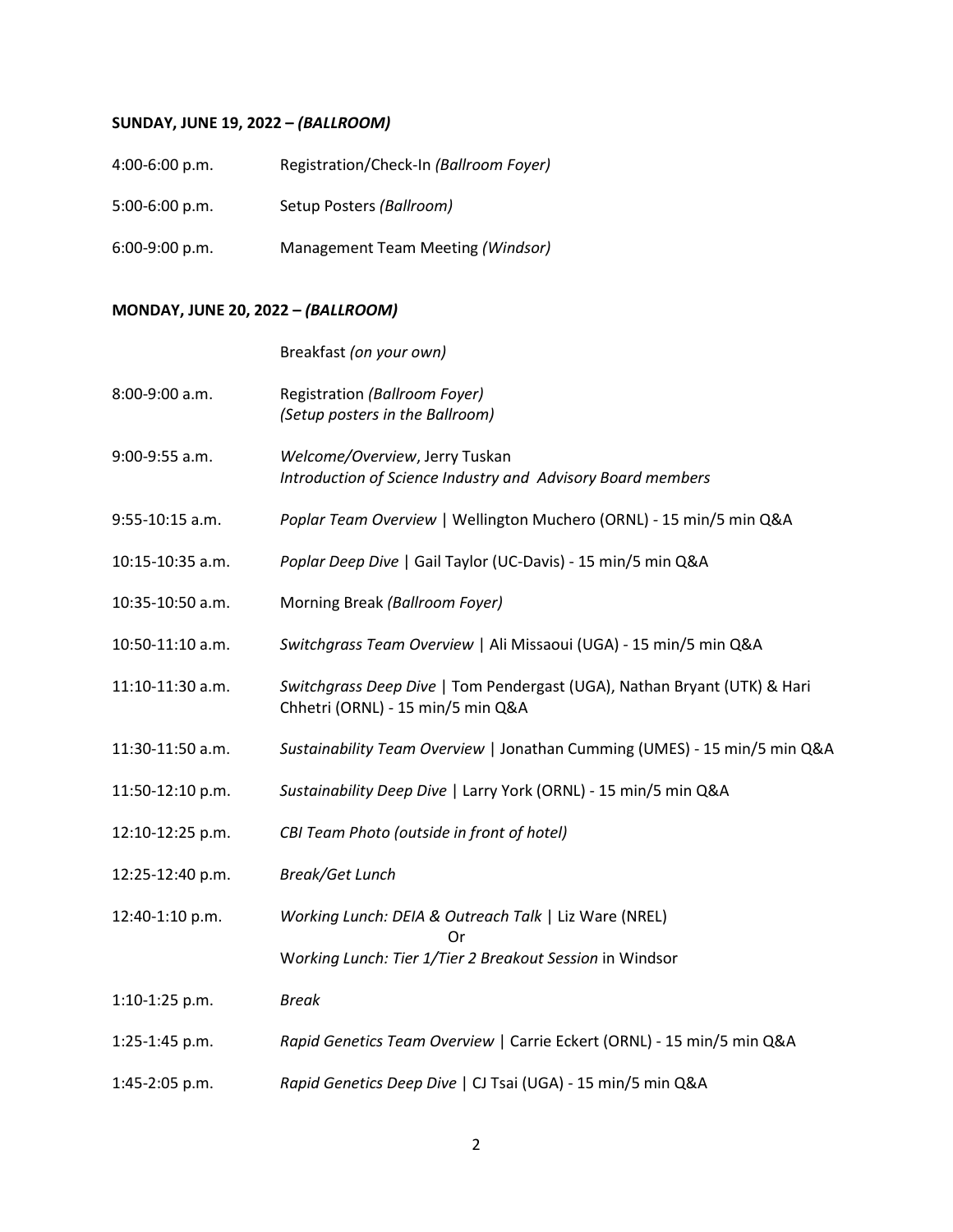| 2:05-2:25 p.m.               | Deconstruction Team Overview   Yannick Bomble (NREL) - 15 min/5 min Q&A                                                     |
|------------------------------|-----------------------------------------------------------------------------------------------------------------------------|
| 2:25-2:45 p.m.               | Deconstruction Deep Dive   Peter Smith (NREL) - 15 min/5 min Q&A                                                            |
| 2:45-3:00 p.m.               | Afternoon Break (Ballroom Foyer)                                                                                            |
| 3:00-5:00 p.m.               | Poster Session One - even number presenters (Ballroom)                                                                      |
|                              | Dinner (on your own)                                                                                                        |
| 6:00 p.m.                    | Dinner for SIAB members (Invitation only-meet in lobby)                                                                     |
| 7:30-9:30 p.m.<br>(Optional) | Maximizing the Negative Emissions of Cellulosic Biofuels (Optional)   Lee Lynd<br>(Dartmouth) & John Field (ORNL) (Windsor) |
|                              |                                                                                                                             |

## **TUESDAY, JUNE 21, 2022 –** *(BALLROOM)*

| 8:00-9:00 a.m.   | Breakfast (on your own)                                                                           |
|------------------|---------------------------------------------------------------------------------------------------|
| 9:00-10:00 a.m.  | Lignin Research: Past, Present & Future   Rick Dixon (UNT)                                        |
| 10:00-10:20 a.m. | Computational Biology Team Overview   Dan Jacobson (ORNL) - 15min/5 min<br>Q&A                    |
| 10:20-10:40 a.m. | Computational Biology Deep Dive   Erica Prates (ORNL) - 15 min/5 min Q&A                          |
| 10:40-10:55 a.m. | Morning Break (Ballroom Foyer)                                                                    |
| 10:55-11:15 a.m. | TEA/LCA Team Overview   Erin Webb (ORNL) - 15min/5 min Q&A                                        |
| 11:15-11:35 a.m. | TEA/LCA Deep Dive   John Field (ORNL) - 15 min/5 min Q&A                                          |
| 11:35-11:55 a.m. | CBP to Fuels Team Overview   Lee Lynd (Dartmouth) - 15 min/5 min Q&A                              |
| 11:55-12:15 p.m. | CBP to Fuels Deep Dive   Payal Chirania (ORNL) & Evert Holwerda (Dartmouth) -<br>15 min/5 min Q&A |
| 12:15-12:30 p.m. | Break/Get Lunch                                                                                   |
| 12:30-1:00 p.m.  | Working Lunch: 3 Minute Awards & Early Career Opportunities   Brian Davison                       |
| 1:00-1:15 p.m.   | <b>Break</b>                                                                                      |
| 1:15-1:35 p.m.   | Lignin Valorization Team Overview   Gregg Beckham (NREL) - 15 min/5 min Q&A                       |
| 1:35-1:55 p.m.   | Lignin Valorization Deep Dive   Alissa Bleem (NREL) - 15 min/5 min Q&A                            |
| 1:55-2:15 p.m.   | Catalytic Upgrading Team Overview   Yuiry Roman (MIT) - 15 min/5 min Q&A                          |